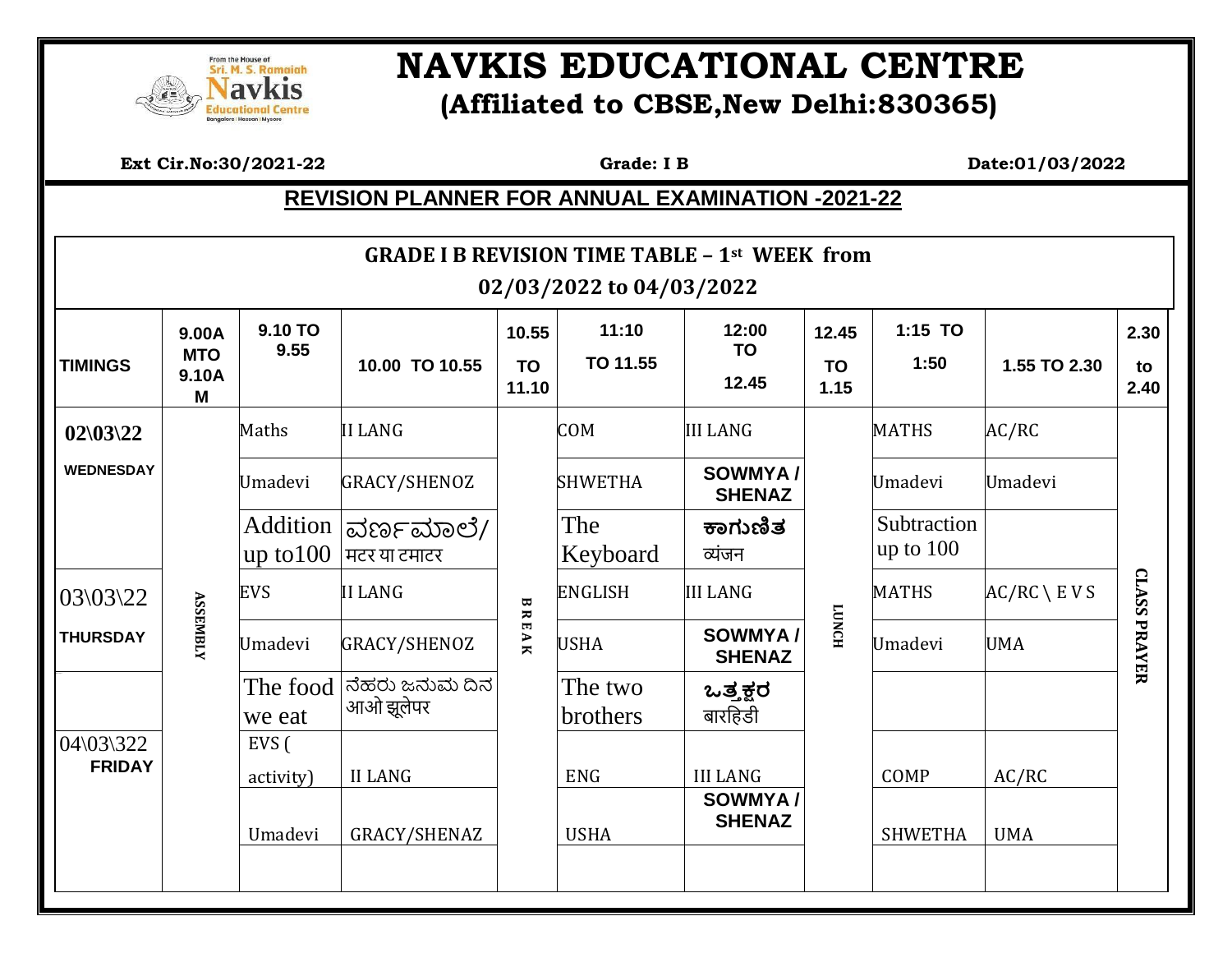|                            |                        |                                    |                                    |                            |                                   | <b>GRADE I B REVISION TIME TABLE - 2ND WEEK from</b><br>07/03/2022 to 11/03/2022 |                     |                                    |                                           |                     |            |
|----------------------------|------------------------|------------------------------------|------------------------------------|----------------------------|-----------------------------------|----------------------------------------------------------------------------------|---------------------|------------------------------------|-------------------------------------------|---------------------|------------|
| <b>TIMINGS</b>             | 9.00AM<br>TO<br>9.10AM | 9.10 TO<br>9.55                    | 10.00 TO<br>10.55                  | 10.55 TO $ 11:10$<br>11.10 | TO 11.55                          | 12:00 TO<br>12.45                                                                | 12.45<br>TO<br>1.15 |                                    | 1:15 TO 1:50 1.55 TO 2.30 2.30 to 2.40    |                     |            |
| <b>MONDAY</b>              |                        | <b>MATHS</b>                       | <b>YOGA</b>                        |                            | <b>ENGLISH</b>                    | <b>ART/CRAFT</b>                                                                 |                     | <b>EVS</b>                         | AC /RC                                    | <b>CLASS PRAYER</b> |            |
| 07/03/22                   |                        | <b>UMA</b>                         | <b>GAYTRI</b>                      |                            | <b>USHA</b>                       | <b>PRAMILA</b>                                                                   |                     | <b>UMA</b>                         | <b>UMA</b>                                |                     |            |
|                            |                        | MULTIPLICA<br><b>TION</b>          |                                    |                            | <b>THANK YOU</b>                  |                                                                                  |                     | <b>OUR SHELTER</b>                 | <b>TEST 1:ENGLISH</b><br><b>15 MARKS</b>  |                     |            |
|                            |                        | <b>MATHS</b>                       |                                    |                            | GK                                |                                                                                  |                     | <b>EVS</b>                         | AC / RC                                   |                     |            |
| <b>TUESDAY</b><br>08/03/22 |                        | <b>UMA</b>                         | <b>USHA</b>                        |                            | <b>CHAITRA</b>                    | <b>PRAMILA</b>                                                                   |                     | <b>UMA</b>                         | <b>UMA</b>                                |                     |            |
|                            |                        | <b>MULTIPLICA</b><br><b>TION</b>   |                                    |                            |                                   |                                                                                  |                     | <b>OUR SHELTER</b>                 | <b>TEST 1:MATHS</b><br><b>15 MARKS</b>    |                     |            |
|                            |                        | <b>MATHS</b>                       | <b>II LANG</b>                     |                            | <b>COMPUTER</b>                   | <b>III LANG</b>                                                                  |                     | <b>MATHS</b>                       | AC / RC                                   |                     |            |
| <b>WEDNESDAY</b>           |                        | <b>UMA</b>                         | <b>GRACY/SHENAZ</b>                |                            |                                   |                                                                                  | <b>SHWETHA</b>      | SOWMYA/SHENA                       |                                           | <b>UMA</b>          | <b>UMA</b> |
| 09/03/22                   | <b>ASSEMBLY</b>        | <b>TIME AND</b><br><b>CALENDAR</b> | ಸೋಮನ ಟಾಮಿ<br>तारे                  | ω<br>REAK                  |                                   | ಇವರು ಯಾರು<br>ಬಲ್ಲೆಯಾ?<br>स्वर                                                    | <b>FONCH</b>        | <b>TIME AND</b><br><b>CALENDAR</b> | <b>TEST 1: II LANG</b><br><b>15 MARKS</b> |                     |            |
|                            |                        | <b>EVS</b>                         | <b>II LANG</b>                     |                            | <b>ENGLISH</b>                    | <b>III LANG</b>                                                                  |                     | <b>MATHS</b>                       | AC/RC                                     |                     |            |
| <b>THURSDAY</b>            |                        | <b>UMA</b>                         | <b>GRACY/SHENAZ</b>                |                            | <b>USHA</b>                       | SOWMYA/SHENA                                                                     |                     | <b>UMA</b>                         | <b>UMA</b>                                |                     |            |
| 10/03/22                   |                        | <b>NS</b>                          | CELEBRATIO ಶಂಕರಪ್ಪನ ಮನೆ<br>चिड़िया |                            | <b>THE NEW</b><br><b>WATCHMAN</b> | ನೋಡಿ ಕಲಿ<br>व्यंजन<br>बारहखड़ी                                                   |                     | <b>MEASURENT</b>                   | TEST 1:EVS 15<br><b>MARKS</b>             |                     |            |
| <b>FRIDAY</b><br>11/03/22  |                        | <b>EVS</b>                         | <b>II LANG</b>                     |                            | <b>ENGLISH</b>                    | <b>III LANG</b>                                                                  |                     | <b>COMPUTER</b>                    | A/C R/C                                   |                     |            |
|                            |                        |                                    | <b>GRACY/SHENAZ</b>                |                            | <b>USHA</b>                       | SOWMYA/SHENA                                                                     |                     | <b>SHWETHA</b>                     | <b>UMA</b>                                |                     |            |
|                            |                        |                                    | TEST 1: III<br>:LANG15 MARKS       |                            | <b>COME,LET</b><br><b>US PLAY</b> |                                                                                  |                     |                                    |                                           |                     |            |